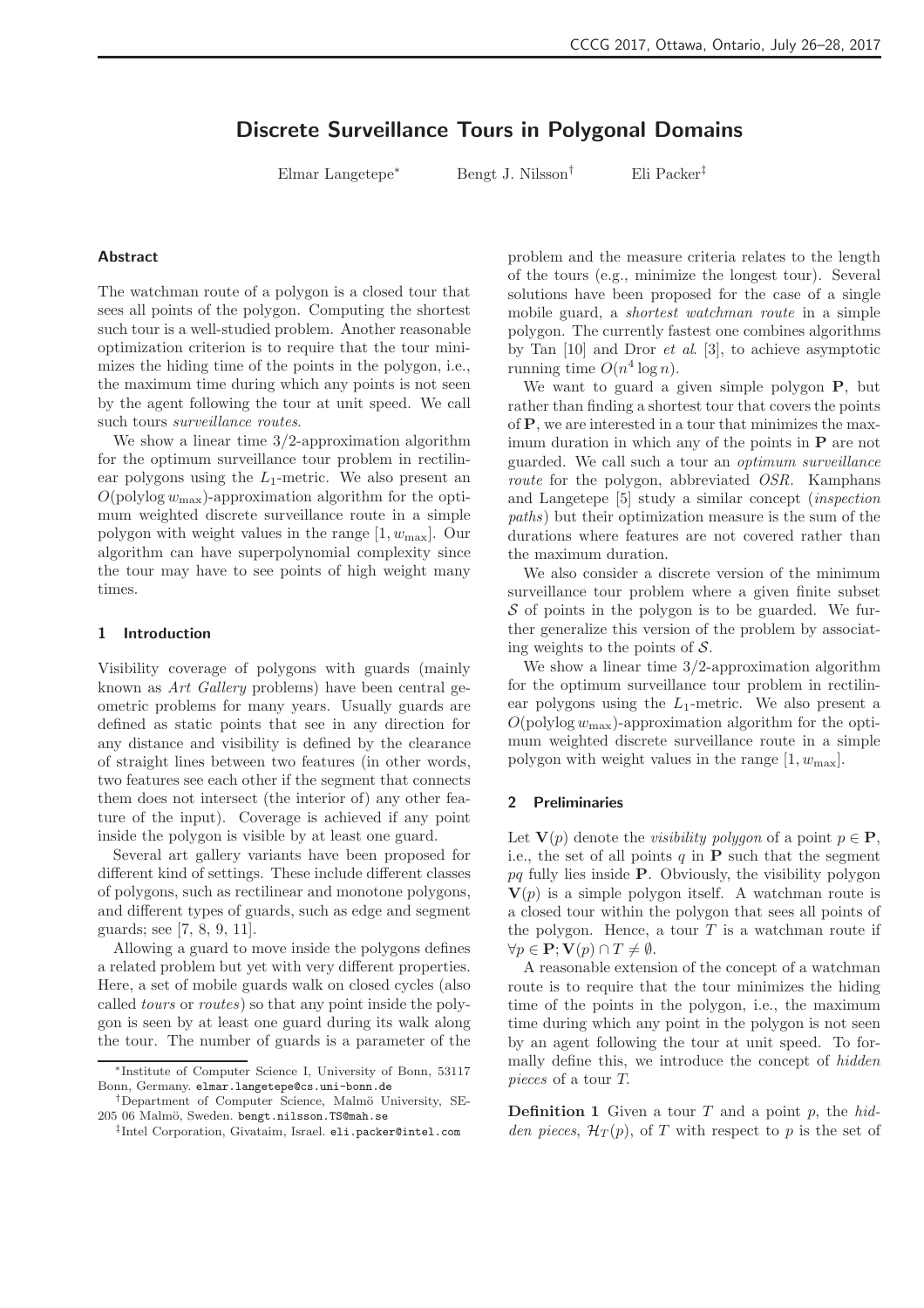maximal paths  $\mathcal{H}_T(p) \stackrel{\textit{def}}{=} \{T \setminus \mathbf{V}(p)\}.$ 

The visibility polygon  $V(p)$  of p subdivides the hidden pieces of T into a number of subpaths  $X_1, X_2, \ldots, X_m$ that do not have any points seen from  $p$ . Hence,  $\mathcal{H}_T(p) = \{X_1, X_2, \ldots, X_m\}.$ 

**Definition 2** Given a tour  $T$  and a point  $p$  in  $P$ , the hiding cost (Mitchell [4] calls it the dark cost),  $hc_T(p)$ , of  $T$  with respect to  $p$  is the length of the longest path X in  $\mathcal{H}_T(p)$  if p is visible from T, i.e.,

$$
hc_T(p) \stackrel{\text{def}}{=} \begin{cases} \infty, & \text{if } \mathbf{V}(p) \cap T = \emptyset, \\ \max_{X \in \mathcal{H}_T(p)} \{ ||X|| \}, & \text{if } \mathbf{V}(p) \cap T \neq \emptyset, \end{cases}
$$

where  $||X||$  denotes the length of X in a given metric.

Given the definition of the hiding cost, we can define the surveillance cost or delay of a tour.

**Definition 3** Given a tour  $T$ , the *surveillance cost* or delay,  $d(T)$ , of T is given by

$$
d(T) \stackrel{def}{=} \max_{p \in \mathbf{P}} \{ h c_T(p) \}.
$$
 (1)

We say that the tour  $T$  is a surveillance route for  $P$ if  $d(T)$  is finite.

With this definition, it is clear that any surveillance route is also a watchman route, since all points of the polygon must be seen by the route for it to have finite surveillance cost.

Given a finite set of points  $\mathcal S$  in **P** to be guarded, we define a discrete version of the surveillance cost or delay of a tour.

**Definition 4** Given a tour  $T$ , the *discrete surveillance* cost or discrete delay,  $d(T)$ , of T with respect to a finite point set  $S$  to be guarded is given by

$$
d_{\mathcal{S}}(T) \stackrel{def}{=} \max_{p \in \mathcal{S}} \{ h c_T(p) \}.
$$
 (2)

We say that the tour  $T$  is a discrete surveillance route for S in P if  $d_{\mathcal{S}}(T)$  is finite.

We make use of classical notation; see for example [2]; for the following definitions. To every reflex vertex in P we can associate two extensions, i.e., the two maximal line segments in P through the vertex and collinear to the two edges adjacent to the vertex; see Figure 1(a). We associate a direction to an extension  $e$  collinear to an edge  $e_v$  by giving e the same direction as  $e_v$  has when **P** is traversed in counterclockwise order. This allows us to refer to the regions to the left and right of an extension, meaning those point reached by a left turn or a right turn respectively from the directed segment e. Let  $L(e)$  denote the part of **P** to the left of e and  $\mathbf{R}(e)$  the part to the right of e.



Figure 1: Illustrating definitions. (a) the two extensions issuing from a reflex vertex. (b) e dominates  $e'$ , e is essential and  $v$  is an essential vertex.

We say that e is a *visibility extension* with respect to a surveillance route T, if T has some point in  $\mathbf{R}(e)$ .

The visibility extensions capture visibility information in the sense that a surveillance route must have points to the left of each of them.

We say that an extension *e dominates* another extension  $e'$ , if  $\mathbf{L}(e)$  is properly contained in  $\mathbf{L}(e')$ .

**Definition 5** A visibility extension  $e$  is *essential*, if  $e$ is not dominated by any other visibility extension.

An essential extension e is collinear to an edge with one reflex and one convex vertex, since if both vertices are reflex, then there is another essential extension (issuing from the other reflex vertex) that dominates  $e$ , giving us a contradiction.

**Definition 6** Let  $v$  be the convex vertex of the edge collinear to an essential extension e. We call the convex vertex  $v$  an *essential vertex*; see Figure 1(b).

The essential vertices play an important role for surveillance routes as we show in the next lemma.

For a polygon  $P$ , we let *OSR* denote an *optimum* surveillance route, i.e., a tour T for which  $d(T)$  is minimal.

**Lemma 7** If **P** is such such that  $d(OSR) > 0$ , then the delay of OSR is attained at some essential vertex of **P**. i.e., there is an essential vertex v such that

$$
d(OSR) = h \cos R(v). \tag{3}
$$

**Proof.** Let p be a point in **P** such that  $d(OSR)$  =  $h c_{OSR}(p) > 0$ . Since  $d(OSR) > 0$ , the point p exists. Let X be a path in  $\mathcal{H}_{OSR}(p)$  having the length of  $d(OSR)$ . The path X starts and finishes at an edge e of  $V(p)$  having a reflex vertex  $r$  of  $P$  as one endpoint. The segment  $e$  and the point  $p$  are collinear; see Figure 2. Thus, the segment e subdivides **P** into two parts,  $P_X$ , containing the path X and  $\bar{P}_X$ , not containing the path X. The part  $\bar{P}_X$  contains the point p and has e as a boundary edge, the point r is a reflex vertex of both **P** and  $P_X$ .

To prove that there is an *essential vertex* with hiding  $\cot$  at least as high as that of p, follow the boundary of  $P_X$  from r away from e until the first convex vertex  $u$  is reached and let  $u'$  be the last reflex vertex as we move along the boundary from r. We note that we could have  $u' = r$ . Let  $e'$  be the extension collinear to the edge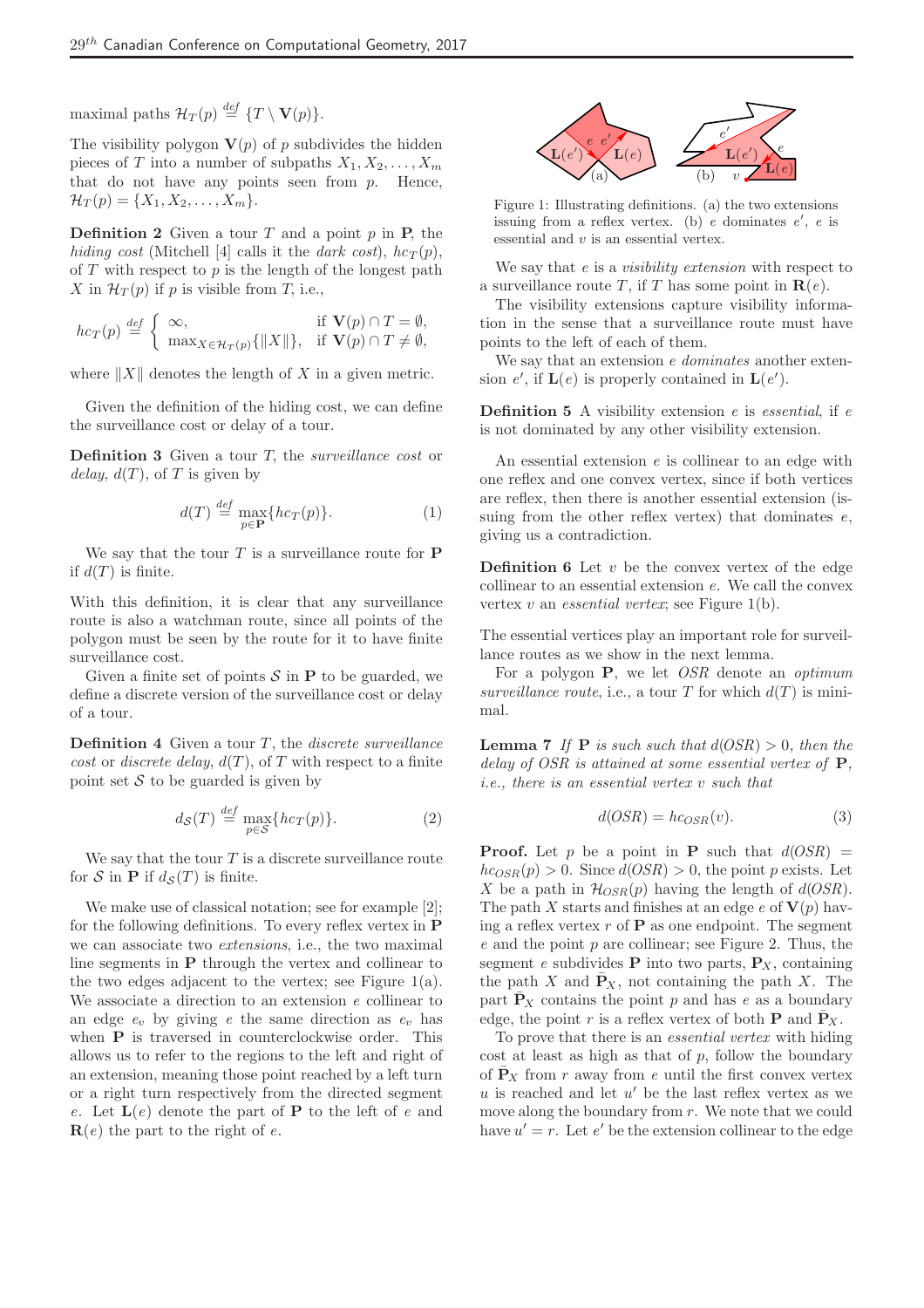

Figure 2: Illustrating the proof of Lemma 7.

[u, u']. Since the sequence of vertices along  $\bar{P}_X$  from r to  $u'$  is reflex, the extension  $e'$  is completely interior to  $\bar{P}_X$  and it is also a visibility extension since OSR has points in  $\mathbf{R}(e')$ , e.g., the path X in  $\mathbf{P}_X$ . Therefore, either  $e'$  is an essential extension or it is dominated by an essential extension. Let  $v$  denote the essential vertex for this essential extension, independently of whether the essential extension is  $e'$  or some other dominating extension. By construction, since  $e'$  is contained in  $\bar{P}_X$ , the visibility polygon  $\mathbf{V}(v)$  does not see any point in in  $\mathbf{P}_X$ , and hence  $hc_{OSR}(v) \geq ||X|| = hc_{OSR}(p)$ , proving the lemma.

Lemma 7 shows that the optimum surveillance route in a simple polygon is the optimum discrete surveillance route of the essential vertices of the polygon, i.e.,  $d(OSR) = d<sub>V</sub>(OSR)$ , where V is the set of essential vertices of the polygon.

#### 3 L<sub>1</sub>-Surveillance Routes in Rectilinear Polygons

In [6], the authors show that the shortest watchman route and the optimum surveillance route are not necessarily the same and that the shortest watchman route is a 2-approximation to the optimum surveillance route in a simple polygon. It is still an open question whether the optimum surveillance route in a simple polygon can be computed in polynomial time, assuming  $P \neq NP$ .

Even considering rectilinear polygons in the  $L_1$ metric, a SWR is not necessarily the optimum surveillance tour; see Figure  $3(a)$  and (b). The rectilinear polygon has five essential extensions, dotted lines, four of which have unit length and the fifth (the top middle one) is arbitrarily short. The length of a SWR is just over 8 which is also the surveillance cost. However, by revisiting the short extension we obtain a slightly longer tour with surveillance cost of just over 7.

We define a particular  $L_1$ -shortest watchman route.

**Definition 8** In a rectilinear polygon, we call an  $L_1$ shortest watchman route that has maximal interior area a maximum shortest watchman route and denote it by MSWR.

A MSWR has the special property that between any two consecutive essential extensions  $e$  and  $e'$ , the  $MSWR$ 



Figure 3: Counterexample showing that an  $L_1$ -optimal  $SWR$  is not an  $L_1$ -optimal  $OSR$  in rectilinear polygons.

follows a rectilinear shortest path between  $e$  and  $e'$ . A MSWR can be computed in linear time by a straightforward modification of the algorithm of Chin and Ntafos [1].

**Theorem 9** A MSWR is a  $3/2$ -approximation for the L1-optimal OSR in a rectilinear polygon.

Proof. According to Lemma 7, there is an essential vertex v for which the hiding cost attains the delay of OSR. Let X be the path in  $\mathcal{H}_{OSR}(v)$  with  $||X|| = d(OSR)$ . We claim that  $||X|| \geq 2||MSWR||/3$  thus giving us that

$$
d(MSWR) \le ||MSWR|| \le \frac{3}{2} ||X|| = \frac{3}{2}d(OSR).
$$
 (4)

To prove that  $||X|| \ge 2||MSWR||/3$ , assume for a contradiction that  $||X|| < 2||MSWR||/3$ . Let e be the essential extension of  $v$  and let  $p$  and  $q$  be the two endpoints of X on e. Since  $[p,q] \cup X$  is a watchman route we have that  $\|[p, q]\| + \|X\| \ge \|MSWR\|$  and therefore  $\|[p, q]\| > \|MSWR\|/3.$  Without loss of generality, we can assume that  $e$  is vertical. We construct the two maximal horizontal line segments interior to the polygon that go through the points  $p$  and  $q$ . The two segments subdivide the polygon into three pieces,  $P_T$  the top piece,  $P_M$  the middle piece, and  $P_B$  the bottom piece; see Figure 4.



Figure 4: Illustrating the proof of Theorem 9.

Both  $P_T$  and  $P_B$  must contain essential extensions since otherwise, the path  $X$  is not part of the optimum surveillance route, giving us an immediate contradiction.

Therefore, let  $e'$  be an essential extension in  $P_T$  with  $v'$  as the essential vertex and consider the set  $\mathcal{H}_{OSR}(v')$ . Some path  $Y$  in this set must visit essential extensions in  $P_B$  and must therefore have length at least  $2\|[p, q]\| >$  $2\|MSWR\|/3$ ; see Figure 4. Hence,

$$
d(OSR) \ge hc_{OSR}(v') \ge \frac{2}{3} || MSWR || > ||X|| = d(OSR), \quad (5)
$$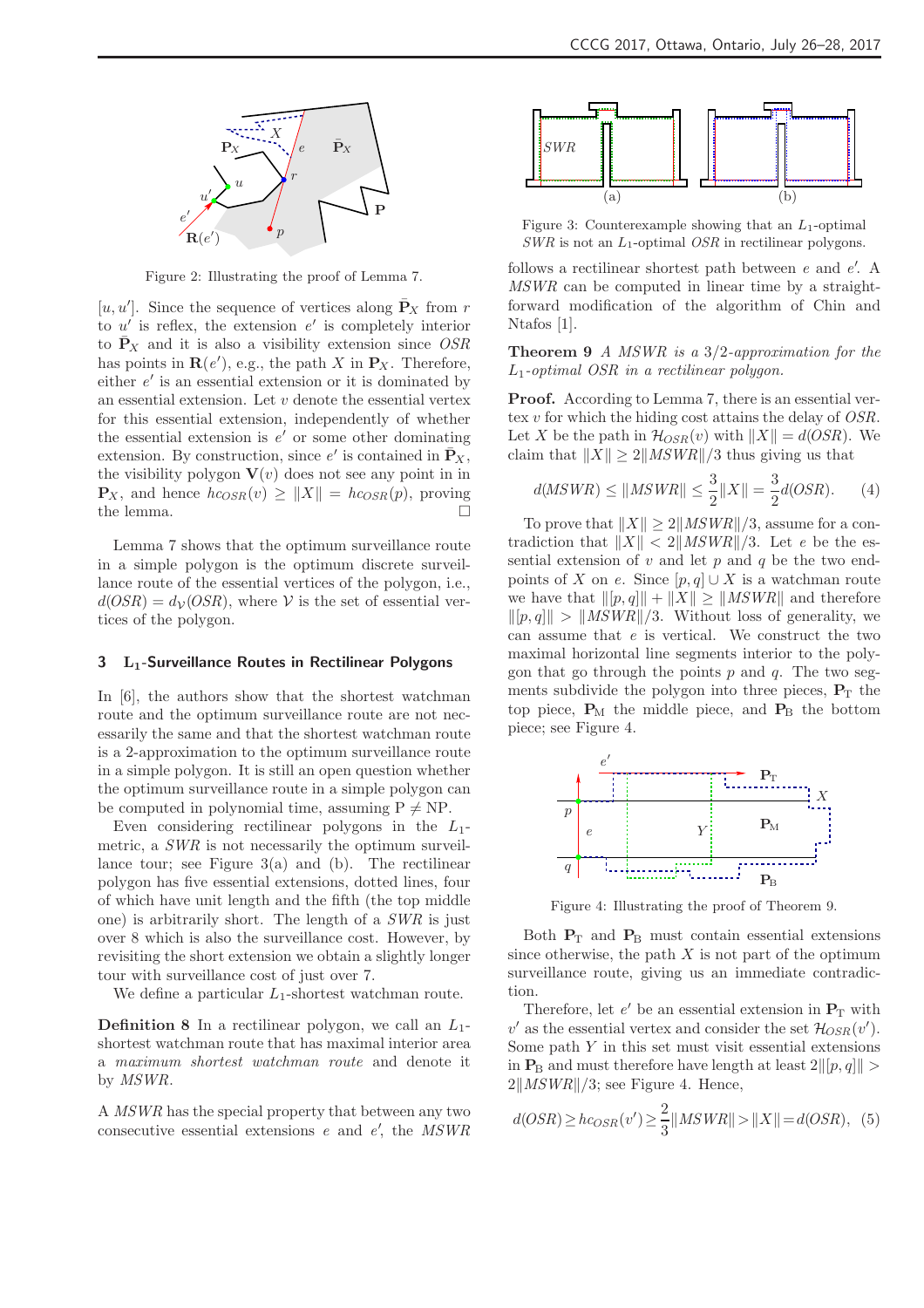and we have a contradiction.  $\hfill \square$ 

**Remark:** Also in the case of the  $L_1$ -metric in rectilinear polygons, it is an open question whether the optimum surveillance route can be computed in polynomial time, assuming  $P \neq NP$ .

#### 4 Weighted Discrete Surveillance Routes

In this section, we consider the weighted discrete surveillance route problem in a simple polygon and define it as follows. Let  $P$  be a simple polygon with n edges and let S be a finite set of points inside P. To each point  $p \in \mathcal{S}$ is associated a weight  $w(p)$ . The idea is that points with higher weights have higher priority and need to be guarded more often than ones with lower weights. Given some tour  $T$ , we define the *weighted discrete delay* as

$$
d_{\mathcal{S}}^{w}(T) \stackrel{def}{=} \max_{p \in \mathcal{S}} \{ w(p) \cdot h c_{T}(p) \}.
$$
 (6)

We call a tour that achieves the minimum weighted delay on a finite set of points  $S$  in **P** with weights  $w(\cdot)$  an optimum weighted discrete surveillance route, OWDSR.

For simplicity we assume that all weights are positive, that the smallest weight is equal to 1, and that the largest weight value is  $w_{\text{max}}$ .

In [6], the authors show that the problem of computing an OWDSR is NP-hard already for the two weight values 1 and 2, that the shortest watchman route limited to see the points in S is a  $2w_{\text{max}}$ -approximation of a *OWDSR*, and they present an  $O(|\mathcal{S}|^3 n \log n)$  time constant-factor approximation algorithm for a OWDSR in the case of two arbitrary weight values.

## 4.1 A Simple Approximation Algorithm

We can immediately improve on the  $2w_{\text{max}}$ -approximation in  $[6]$  as follows. Given the points in S and the weight values  $1 = w(p_1) \leq \cdots \leq w(p_{|\mathcal{S}|}) = w_{\text{max}},$ we scale all the weight values  $w(p_i) \in [1, \sqrt{w_{\text{max}}}]$  to 1, where  $[x, y]$  denotes the right open ended interval from x to y, and all the weight values  $w(p_i) \in [\sqrt{w_{\text{max}}}, w_{\text{max}}]$  to  $\sqrt{w_{\text{max}}}$ . We next apply the *c*-approximation algorithm for two weight values on the scaled problem instance, giving us the following theorem.

Theorem 10 The algorithm above computes a  $c\sqrt{w_{\max}}$ -approximation of an OWDSR guarding the points of  $S$  in  $P$  having arbitrary weight values in  $O(|\mathcal{S}|^3 n \log n)$  time.

## 4.2 An Improved Approximation Algorithm

In the following, we abuse language somewhat and say that a tour *visits* a point  $p$ , when we actually mean that the tour intersects  $V(p)$ .

For an discrete weighted surveillance tour  $V$ , visiting the points in a finite weighted point set  $\mathcal S$  in  $P$  (we assume that  $V$  is the shortest tour that visits the points in this order), we have the following inequality,

$$
\forall p \in \mathcal{S} \quad hc_V(p) \le ||V||. \tag{7}
$$

If  $V$  is such that it visits some point  $p'$  only once, then

$$
||V|| \le 2 \cdot hc_V(p'). \tag{8}
$$

Given the points of  $\mathcal S$  in **P** with weights in the range  $w(p) \in [1, w_{\text{max}}],$  we partition the set S into disjoint subsets  $S_l$ ,  $0 \leq l \leq M$ , such that each point  $p \in S_l$ has  $w(p) \in [w_{\text{max}}^{l/M}, w_{\text{max}}^{(l+1)/M}]$ . We can scale the instance so that each point has weight  $w_{\text{max}}^{l/M}$ . If we can find an x-approximate solution for the scaled instance, we immediately have an algorithm with approximation factor

$$
x \cdot w_{\text{max}}^{1/M} \tag{9}
$$

for the original input instance.

We let  $\mathcal{I}_i$ ,  $0 \leq i \leq m$ , be the nonempty sets of scaled points so that for each point  $p \in \mathcal{I}_i$ , the weight  $w(p) =$  $w_i = w_{\text{max}}^{l/M}$ , for some  $l \geq i$ . In fact, if  $p \in \mathcal{I}_i$  and  $p' \in \mathcal{I}_{i'}$ with  $0 \leq i \leq i' \leq m$ , then  $w(p) = w_i = w_{\text{max}}^{i/M}$  and  $w(p') = w_{i'} = w_{\text{max}}^{l'/M}$ , with  $l < l'$ . Since the sets  $\mathcal{I}_i$ ,  $0 \leq i \leq m$ , are nonempty, we have  $m \leq |\mathcal{S}|$ .

For each  $0 \leq i \leq m$ , let  $W_i$  denote a shortest tour in **P** that visits all the points in  $\mathcal{I}_i$ . Each such tour can be computed in  $O(|\mathcal{I}_i|^3 n \log n)$  time [3, 10], and hence, all these tours can be computed in  $O(|\mathcal{S}|^3 n \log n)$  time. Similarly, let  $T_i$  denote a tour in **P** with minimum delay for the scaled points in  $\mathcal{I}_i$ . From [6], we know that  $d_{\mathcal{I}_i}^w(W_i) = d_{\mathcal{I}_i}(W_i) \leq 2d_{\mathcal{I}_i}(T_i) = 2d_{\mathcal{I}_i}^w(T_i)$  since the weights of the points in  $\mathcal{I}_i$  are the same.

We furthermore define  $\mathcal{I}_{i,j} = \bigcup_{i \leq \iota \leq j} \mathcal{I}_{\iota}$ . Thus, the set  $\mathcal{I}_{0,m}$  represents the scaled weight points of the original instance S. Let  $W_{i,j}$  denote a shortest tour in **P** that visits all the points in  $\mathcal{I}_{i,j}$  and let  $T_{i,j}$  denote a tour in P with minimum weighted delay for these points.

For each  $0 \leq i \leq j \leq m$ , we define a tour  $S_{i,j}$  that visits all the points in  $\mathcal{I}_{i,j}$  at least once and has short weighted delay. We have  $S_{i,i} = W_{i,i} = W_i$ , when  $i =$ j. For  $i < j$ , with  $l \stackrel{\text{def}}{=} \lfloor (i+j)/2 \rfloor$ , let  $N_{i,l}$  denote the number of times points from  $\mathcal{I}_{i,l}$  are visited as we follow the tour  $S_{i,l}$  around once. We note that since the same point can be visited several times,  $N_{i,l}$  can be substantially larger than  $|\mathcal{I}_{i,l}|$ . The tour  $S_{i,j}$  is the tour with smallest weighted delay out of a set of tours  $\{U_{i,j}^k | 1 \leq k \leq N_{i,l}\}$ , each tour  $U_{i,j}^k$  defined recursively from  $S_{i,l}$  and  $S_{l+1,j}$ .

The tour  $U_{i,j}^k$  is constructed as follows: let  $r_{i,j}$  be a point on  $S_{l+1,j}$  so that  $\max_{p \in \mathcal{I}_{i,l}} \{ SP(r_{i,j}, \mathbf{V}(p)) \}$ is minimized. We denote this length by  $D_{i,j}$ . Let  $SP(S_{i,l}, S_{l+1,j})$  be the shortest path between  $S_{i,l}$  and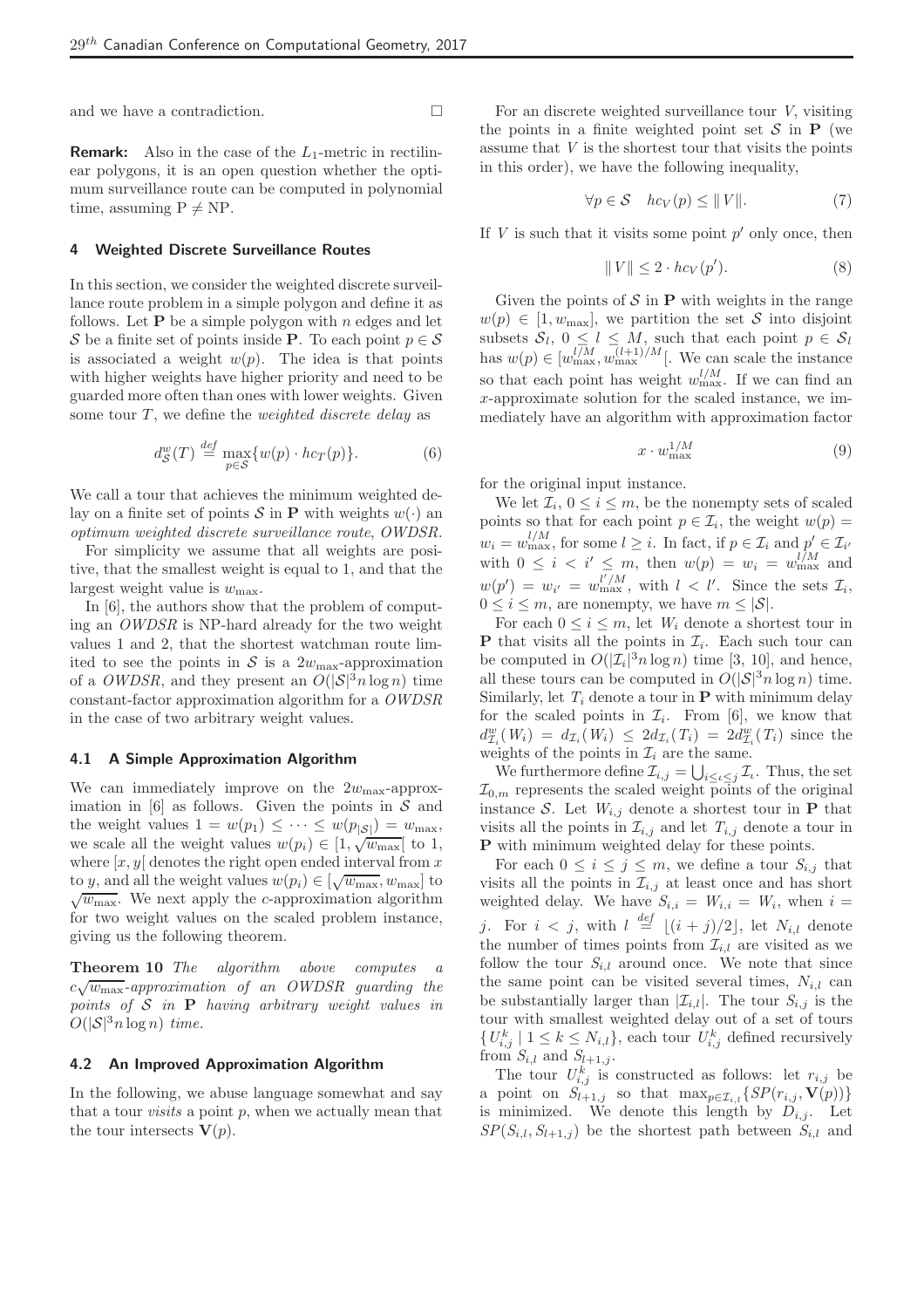

Figure 5: Schematic illustration of the construction of the tour  $U_{i,j}^k$ ,  $1 \leq k \leq N_{i,l}$ . Red and blue regions are the visibility polygons of points in  $\mathcal{I}_{i,l}$  and  $\mathcal{I}_{l+1,j}$ respectively.

 $S_{l+1,j}$  with endpoints  $q_{i,j}$  on  $S_{i,l}$  and  $q'_{i,j}$  on  $S_{l+1,j}$ . Evidently,  $\|SP(S_{i,l}, S_{l+1,j})\| \leq D_{i,j}$  . Let  $\delta_{i,j}$  =  $\max\{D_{i,j}, ||S_{i,l}||/2k\}.$  We partition  $S_{i,l}$  into at most k subpaths  $Y_1, \ldots, Y_k$ , each (except the last) of length  $\delta_{i,j}$  and with  $Y_1$  starting at  $q_{i,j}$ .  $U_{i,j}^k$  is the tour obtained by first following  $S_{l+1,j}$  around from  $q'_{i,j}$  back to  $q'_{i,j}$ , then moving to  $q_{i,j}$ , following  $Y_1$ , moving back to  $q_{i,j}^{\prime\prime}$ , doing one more tour around  $S_{l+1,j}$ , moving to the first point of  $Y_2$  and following  $Y_2$ , moving back to  $q'_{i,j}$ , make a tour around  $S_{l+1,j}$ , and continue alternating between following each subsequent subpath  $Y_{\kappa}$  and making a tour around  $S_{l+1,j}$ ; see Figure 5.  $U_{i,j}^k$  makes at most k rounds around  $S_{l+1,j}$ .

The tour among  $U^1_{i,j},\ldots,U^{N_{i,l}}_{i,j}$  with the smallest weighted delay becomes  $S_{i,j}$ . We show that  $S_{i,j}$  has small weighted delay.

Lemma 11 There exists a positive constant a such that  $d^w_{\mathcal{I}_{i,j}}(S_{i,j}) \leq a^{1 + \log(j-i+1)} \cdot d^w_{\mathcal{I}_{i,j}}(T_{i,j}),$ for every  $0 \leq i \leq j \leq m$ .

**Proof.** We make a proof by induction on  $j - i$ . We show the lemma to be true for  $i = j$  and then proceed inductively for successively larger values of  $j - i$ .

From [6], we know that  $d_{\mathcal{I}_i}(W_i) \leq 2d_{\mathcal{I}_i}(T_i)$ , for  $0 \leq$  $i \leq m$ . Thus, all weights being equal,

$$
d_{\mathcal{I}_i}^w(S_{i,i}) = d_{\mathcal{I}_i}^w(W_i) \le 2d_{\mathcal{I}_i}^w(T_i) \le a^1 \cdot d_{\mathcal{I}_i}^w(T_i), \qquad (10)
$$

if  $2 \leq a$ , proving the base case when  $i = j$ .

For the induction step, consider a tour  $T_{i,j}$ , an optimal solution for  $OWDSR$  in  $P$  that sees all the scaled points in  $\mathcal{I}_{i,j}$  and has minimum weighted discrete delay.

We partition  $T_{i,j}$  into subpaths as follows: let  $H_1$ be the shortest subpath of  $T_{i,j}$  that sees each point of  $\mathcal{I}_{l+1,j}$  at least once, with  $l \stackrel{def}{=} \lfloor (i+j)/2 \rfloor$  as usual, and the first visits of points in  $\mathcal{I}_{i,j}$  before and after  $H_1$  are points in  $\mathcal{I}_{i,l}$ . Follow  $T_{i,j}$  from an endpoint of  $H_1$  until a point of  $\mathcal{I}_{l+1,j}$  is seen again. We let this subpath be  $L_1$ . Continue along  $T_{i,j}$  until each point of  $\mathcal{I}_{l+1,j}$  has been seen again and the next visit is to a point in  $\mathcal{I}_{i,l}$ , giving the subpath  $H_2$ , followed by the subpath  $L_2$  of visits to points in  $\mathcal{I}_{i,l}$ , and so on. Continue subdividing  $T_{i,j}$  into  $2K$  subpaths,  $H_1, L_1, \ldots, H_K, L_K$ , for some

value K, such that  $L_K$  connects back to  $H_1$  and each  $H_k$  visits all the points of  $\mathcal{I}_{l+1,j}$  and each  $L_k$ , except possibly  $L_K$ , only visits points in  $\mathcal{I}_{i,l}$ . The subpath  $L_K$ can visit some but not all points in  $\mathcal{I}_{l+1,j}$ .

For each path  $H_k$ ,  $1 \leq k \leq K$ , we shortcut any detours that  $H_k$  makes to visit points in  $\mathcal{I}_{i,l}$ , then go back to the beginning of  $H_k$  giving us the tour  $H'_k$ . From there, we visit each (unvisited) point in  $\mathcal{I}_{i,l}$  that was shortcut from  $H_k$  in the same order and continue following  $L_k$ , giving the path  $L'_k$ . Let Z be the tour  $Z = \bigcup_{1 \leq k \leq K} H'_k \cup L'_k$ . We have  $\|H'_k\| \leq 2\|H_k\|$  and  $||L'_k|| \le ||\overline{H_k}|| + ||L_k||$ , for all  $1 \le k \le K$ . Hence,

$$
d_{\mathcal{I}_{i,j}}^w(Z) \le 3d_{\mathcal{I}_{i,j}}^w(T_{i,j}) \text{ and } ||Z|| \le 3||T_{i,j}||. \tag{11}
$$

Also, for any  $0 \leq i \leq j \leq m$  and  $l = |(i + j)/2|$ , we have by definition,

$$
\forall k \ \forall p \in \mathcal{I}_{l+1,j} \quad hc_{T_{l+1,j}}(p) \le ||W_{l+1,j}|| \le ||H'_{k}||, \qquad (12)
$$

$$
\forall p \in \mathcal{I}_{i,l} \quad h c_{T_{i,l}}(p) \le ||W_{i,l}|| \le \sum_{1 \le k \le K} ||L'_k||. \quad (13)
$$

We compare the tour  $U_{i,j}^K$ , constructed from  $S_{i,l}$  and  $S_{l+1,j}$ , with the tour Z constructed from an OWDSR  $T_{i,j}$  for the point set  $\mathcal{I}_{i,j}$  above. Note that we can assume that we know the value of  $K$  since we compute  $U_{i,j}^k$ , for all  $1 \leq k \leq N_{i,l}$ .

For a point  $p \in \mathcal{I}_{l+1,j}$ , the hiding cost of p is bounded by

$$
hc_{U_{i,j}^{K}}(p) \leq hc_{S_{l+1,j}}(p) + 2\delta_{i,j} + ||S_{i,l}||/K
$$
  
\n
$$
\leq hc_{S_{l+1,j}}(p) + 2||S_{i,l}||/K
$$
  
\n(8) 
$$
\leq hc_{S_{l+1,j}}(p) + 4hc_{S_{i,l}}(p_i)/K
$$
  
\n(ind.) 
$$
\leq a^{1+\log(j-l)} \cdot hc_{T_{l+1,j}}(p)
$$

+ 4a 1+log(l−i+1) · hc<sup>T</sup>i,l (pi)/K

(13) 
$$
\leq a^{1+\log(j-l)} \cdot hc_{T_{l+1,j}}(p) + 4a^{1+\log(l-i+1)} \cdot \sum_{1 \leq k \leq K} ||L'_{k}||/K \leq 4a^{1+\log(j-l)} \cdot (hc_{T_{l+1,j}}(p) + \max_{1 \leq k \leq K} {||L'_{k}||}) \leq 8a^{1+\log(j-l)} \cdot \max \{hc_{T_{l+1,j}}(p), \max_{1 \leq k \leq K} {||L'_{k}||}\} \leq 8a^{1+\log(j-l)} \cdot hc_{Z}(p) (11) \leq a^{1+\log(j-i+1)} \cdot hc_{T_{i,j}}(p),
$$
(14)

if  $a \geq 24$ , where  $p_i \in \mathcal{I}_i$  is visited only once by  $S_{i,l}$ . For a point  $p \in \mathcal{I}_i$ , the hiding cost of p is bounded by

$$
hc_{U_{i,j}^{K}}(p) \leq K \cdot ||S_{l+1,j}|| + 2K \cdot \delta_{i,j} + ||S_{i,l}||
$$
  
\n
$$
\leq K \cdot ||S_{l+1,j}|| + 2||S_{i,l}||
$$
  
\n(8) 
$$
\leq 2K \cdot hc_{S_{l+1,j}}(p_{l+1}) + 4hc_{S_{i,l}}(p)
$$
  
\n(ind.) 
$$
\leq 2Ka^{1+\log(j-l)} \cdot hc_{T_{l+1,j}}(p_{l+1})
$$
  
\n
$$
+ 4a^{1+\log(l-i+1)} \cdot hc_{T_{i,l}}(p)
$$
  
\n(12), (13) 
$$
\leq 2Ka^{1+\log(j-l)} \cdot \min_{1 \leq k \leq K} \{||H'_{k}||\}
$$
  
\n
$$
+ 4a^{1+\log(l-i+1)} \cdot \sum_{1 \leq k \leq K} ||L'_{k}||
$$